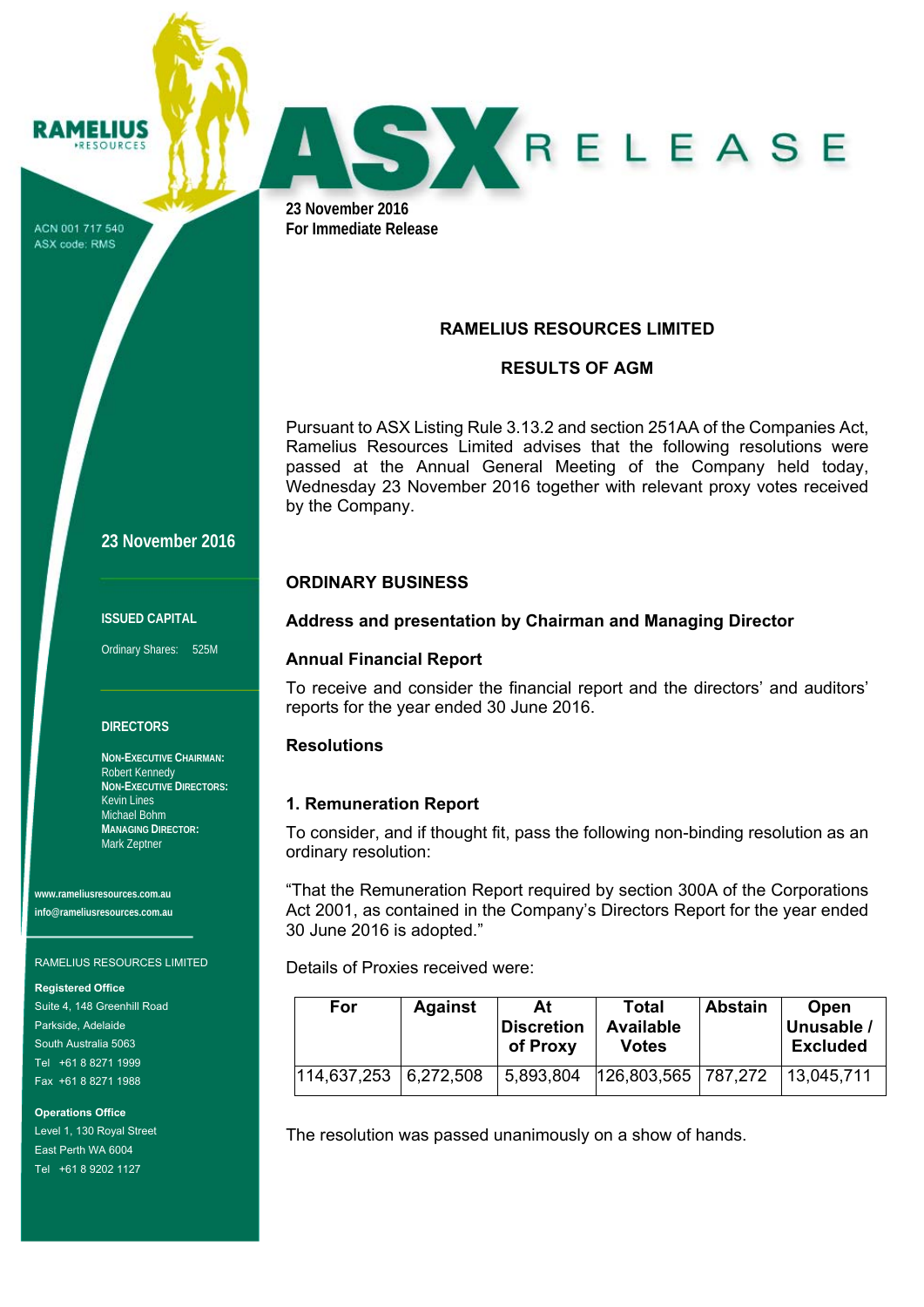## **2. Re-election of Director – Mr Kevin James Lines**

To consider, and if thought fit, pass the following resolution as an ordinary resolution:

"That Mr Kevin James Lines, being a director of the Company who retires pursuant to clause 47 of the Company's constitution, and being eligible, is reelected as a director of the Company."

Details of Proxies received were:

| For                     | <b>Against</b> | At<br><b>Discretion</b><br>of Proxy | Total<br><b>Available</b><br>Votes | <b>Abstain</b> | <b>Open</b><br>Unusable /<br><b>Excluded</b> |
|-------------------------|----------------|-------------------------------------|------------------------------------|----------------|----------------------------------------------|
| 129,589,736   2,221,224 |                | 7,393,939                           | 139,204,899 1,431,649              |                | -                                            |

The resolution was passed unanimously on a show of hands.

## **3. Approval of the Placement of 50,000,000 Shares on 1 August 2016**

To consider, and if thought fit, pass the following resolution as an ordinary resolution:

"That for the purposes of ASX Listing Rule 7.4 and for all other purposes, the issue of 50,000,000 fully paid ordinary shares at \$0.50 per fully paid ordinary share on 1 August 2016 be approved."

Details of Proxies received were:

| For           | <b>Against</b> | At<br><b>Discretion</b><br>of Proxy | Total<br><b>Available</b><br><b>Votes</b> | <b>Abstain</b> | <b>Open</b><br>Unusable /<br><b>Excluded</b> |
|---------------|----------------|-------------------------------------|-------------------------------------------|----------------|----------------------------------------------|
| 121, 194, 539 | 4,177,091      | 7.150,742                           | 132,522,372 7,624,176                     |                | 490,000                                      |

The resolution was passed on a show of hands.

### **4. Appointment of Auditor**

To consider, and if thought fit, pass the following resolution as an ordinary resolution:

"That, subject to the Australian Securities and Investments Commission granting its consent to the resignation of the Company's current auditor, Grant Thornton South Australian Partnership, for the purposes of section 327B of the Corporations Act 2001 (Cth) and for all other purposes, Grant Thornton Audit Pty Ltd, having been nominated and having consented in writing to act as auditor of the Company, be appointed as auditor of the Company and the directors of the Company be authorised to set the auditor's remuneration."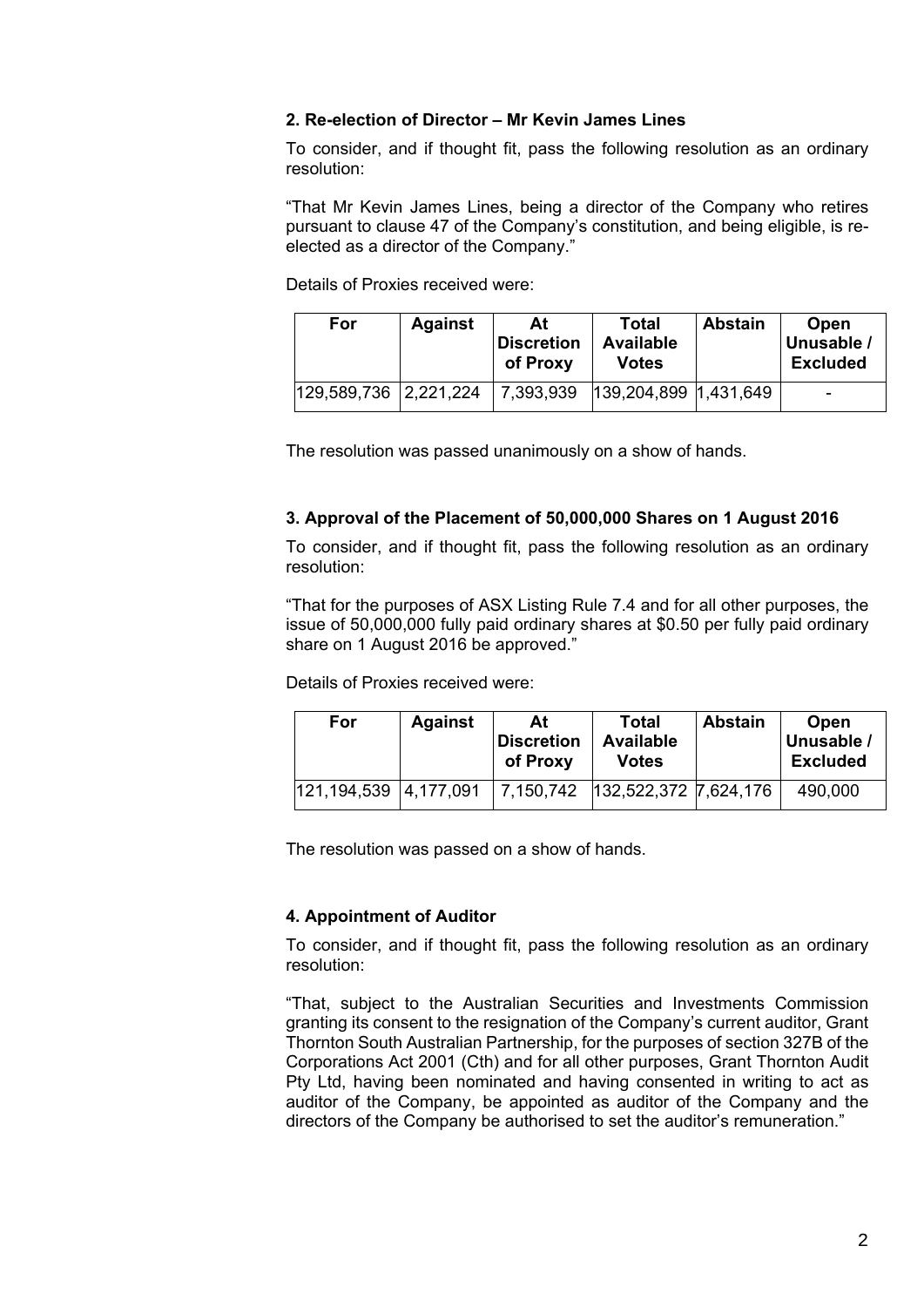Details of Proxies received were:

| For         | <b>Against</b> | At<br><b>Discretion</b><br>of Proxy | Total<br><b>Available</b><br><b>Votes</b> | <b>Abstain</b> | Open<br>Unusable /<br><b>Excluded</b> |
|-------------|----------------|-------------------------------------|-------------------------------------------|----------------|---------------------------------------|
| 131,615,020 | 1,511,551      | 7,148,642                           | 140, 275, 213 361, 335                    |                | $\blacksquare$                        |

The resolution was passed unanimously on a show of hands.

## **5. Approval for Performance Rights Plan**

To consider, and if thought fit, pass the following resolution as an ordinary resolution:

"That the terms of the Company's Performance Rights Plan (PRP) for the purpose of section 260C of the Corporations Act 2001 (Cth), ASX Listing Rule 7.2 (Exception 9) and for all other purposes are approved, and that the directors are authorised to make offers under the PRP and satisfy those offers with issues of new equity securities (as defined in the ASX Listing Rules) as an exception to ASX Listing Rule 7.1."

Details of Proxies received were:

| For                   | <b>Against</b> | At<br><b>Discretion</b><br>of Proxy | Total<br><b>Available</b><br><b>Votes</b> | <b>Abstain</b> | Open<br>Unusable /<br><b>Excluded</b> |
|-----------------------|----------------|-------------------------------------|-------------------------------------------|----------------|---------------------------------------|
| 127,368,913 5,556,015 |                | 7,053,556                           | 139,978,484                               | 658.064        | $\overline{\phantom{0}}$              |

The resolution was passed unanimously on a show of hands.

## **6. Grant of Performance Rights to a Director**

To consider, and if thought fit, pass the following resolution as an ordinary resolution:

"That, approval be given for the purpose of ASX Listing Rule 10.14 and for all other purposes, to the acquisition by Mr Mark Zeptner and/or his nominee of 500,000 performance rights in accordance with the terms of the Company's Performance Rights Plan Rules and on the basis described in the explanatory memorandum accompanying the notice convening this meeting."

Details of Proxies received were:

| For                     | <b>Against</b> | At<br><b>Discretion</b><br>of Proxy | Total<br><b>Available</b><br><b>Votes</b> | <b>Abstain</b> | Open<br>Unusable /<br><b>Excluded</b> |
|-------------------------|----------------|-------------------------------------|-------------------------------------------|----------------|---------------------------------------|
| 127,279,738   5,726,618 |                | 7,082,747                           | 140,089,103                               | 547.445        | $\overline{\phantom{0}}$              |

The resolution was passed unanimously on a show of hands.